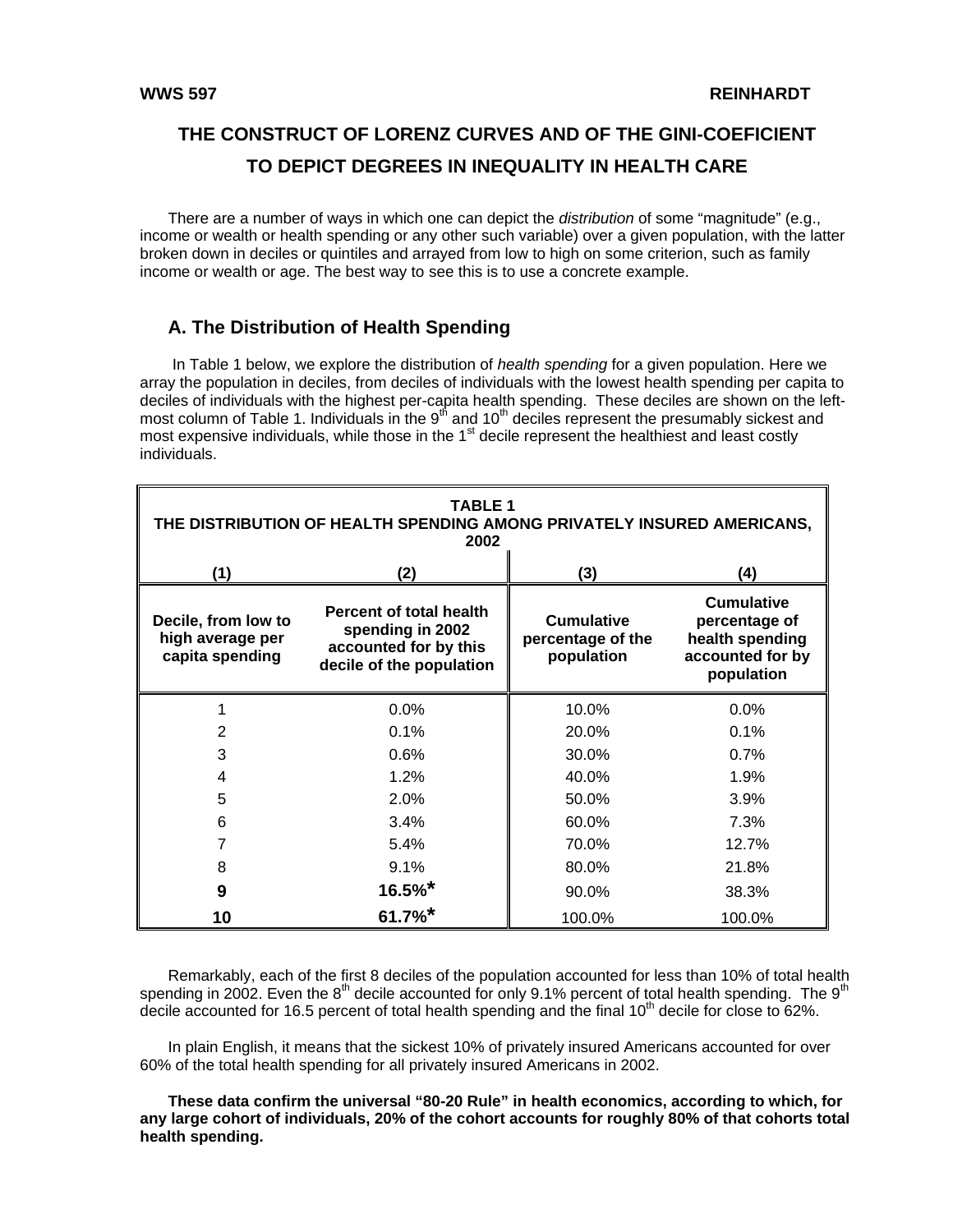Now, if a graphical presentation of these data is sought, one can do so in two distinct graphs:

- 1. the **percentage of total health spending** accounted for by each decile (or quintile) of the population on deciles of the population arrayed by level of spending as in Figure 1 below (it is column 2 of the table on column 1), or
- **2.** the **cumulative percentage of total health spending** accounted for by all the members of the population up to and including the decile shown on the horizontal axis as in Figure 2 (it is column 4 of the table on column 1). **Figure 2 is the Lorenz-curve type construct.**



Figure 1 depicts the first of these two plots, in bar-graph form.

## **B. Lorenz Curves**

The *Lorenz-curve* was developed first by [Max O. Lorenz](http://en.wikipedia.org/wiki/Max_O._Lorenz) in [1905](http://en.wikipedia.org/wiki/1905) as a graphical representation of [income](http://en.wikipedia.org/wiki/Income) [distribution](http://en.wikipedia.org/wiki/Distribution).

The curve depicts on its horizontal axis a defined population – e.g., all American families or all insured members of a particular insurance pool – broken down into percentiles, or deciles or quintiles and ordered from, from left to right on the horizontal axis, from the poorest to the richest families.

On the vertical axis of the Lorenz curve is shown the **cumulative percentage** of income or wealth. For example, above the  $3<sup>rd</sup>$  decile of the population is shown the cumulative percentage of income earned or wealth by the  $1<sup>st</sup>$ ,  $2<sup>nd</sup>$  and  $3<sup>rd</sup>$  deciles combined.

But clearly the Lorenz-curve construct can be used for many other distributions, for example, of health spending (rather than income earned) for that population, or the total number of patient visits used by that population, and so on.

The common usage in the literature seems to be that for magnitudes other than income or wealth, Lorenz curves are called *"Concentration Curves."* One should be mindful of it when reading that literature and not be confused by it.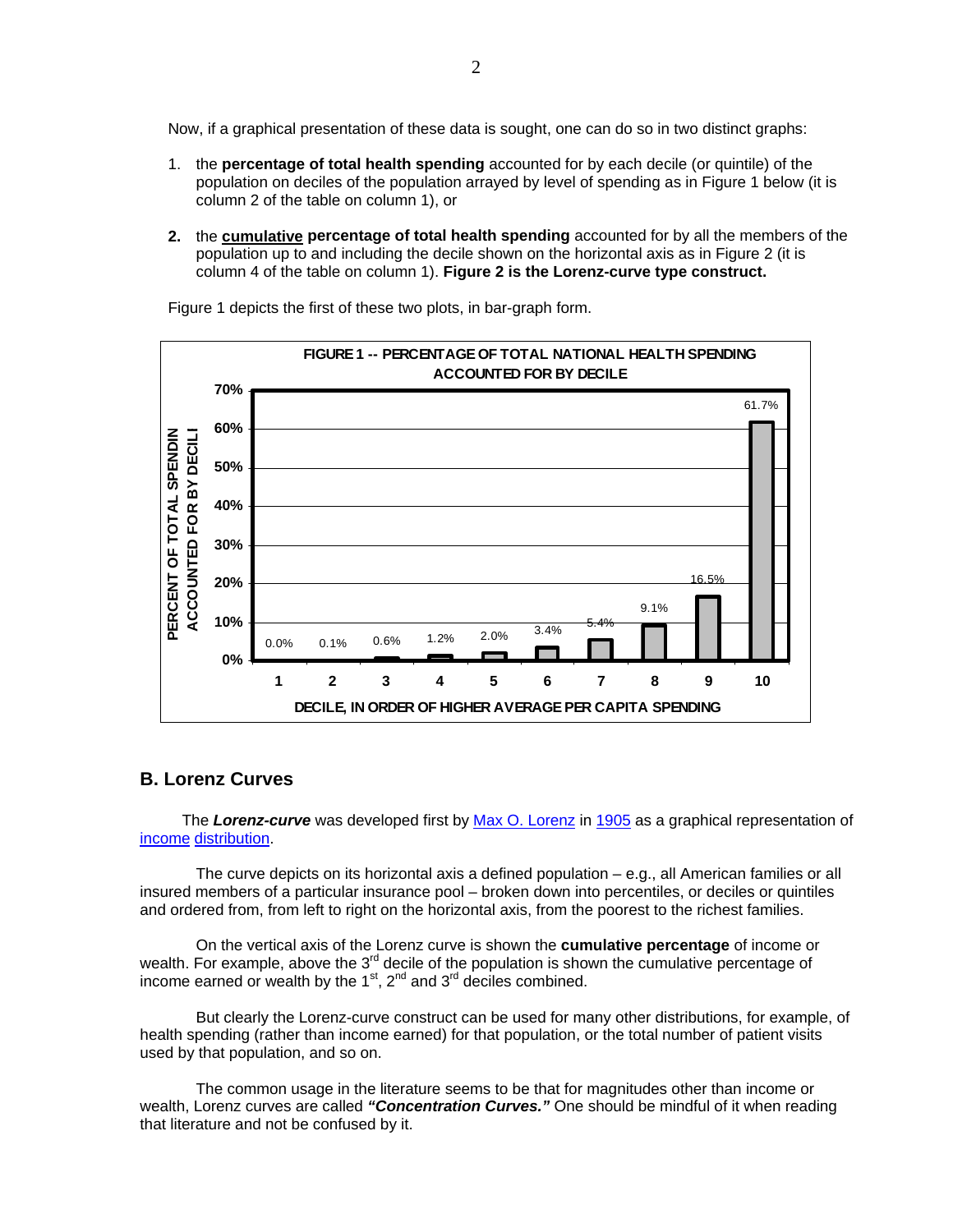In what follows, however, we shall not make that distinction and call all such curves *"Lorenz curves."* Figure 2 presents such a Lorenz or Concentration curve.

In that graph, the population on the horizontal axis is broken down into deciles, arrayed from the decile of individuals with the lowest per capita spending on the left to the decile of individuals with the highest per capita spending on the right.

On the vertical axis we show the cumulative health spending of that population. Thus, the figu3e 7.3% above the 60% on the horizontal axis signifies that the least costly 60% of individuals in this population accounted for only 7.3% of the total health spending for 100% of that population.



In a Lorenz-curve construct, both the horizontal and the vertical axis go from 0% to 100%. It follows that the diagonal of the box traced out by this graph – a 45<sup>0</sup> line – can serve as the benchmark for a *perfectly equal* distribution of the thing (e.g., income or health spending) in question.

Deviations of the actual cumulative distribution – the so-called "Lorenz or Concentration curve" -- from the 45<sup>0</sup> line then denotes the degree of inequality of the thing (income earned or health spending or physician visits) being explored. The more bent the line of the Lorenz concentration curve is, the more unequal is its distribution across the population.

## **C. The Gini-Coefficient**

Given a Lorenz-curve plot, we can measure the degree of inequality of the distribution of the thing in question by a one-dimensional number, the so-called GINI-coefficient.

In terms of Figure 2 below, the Gini-coefficient can be defined as the ratio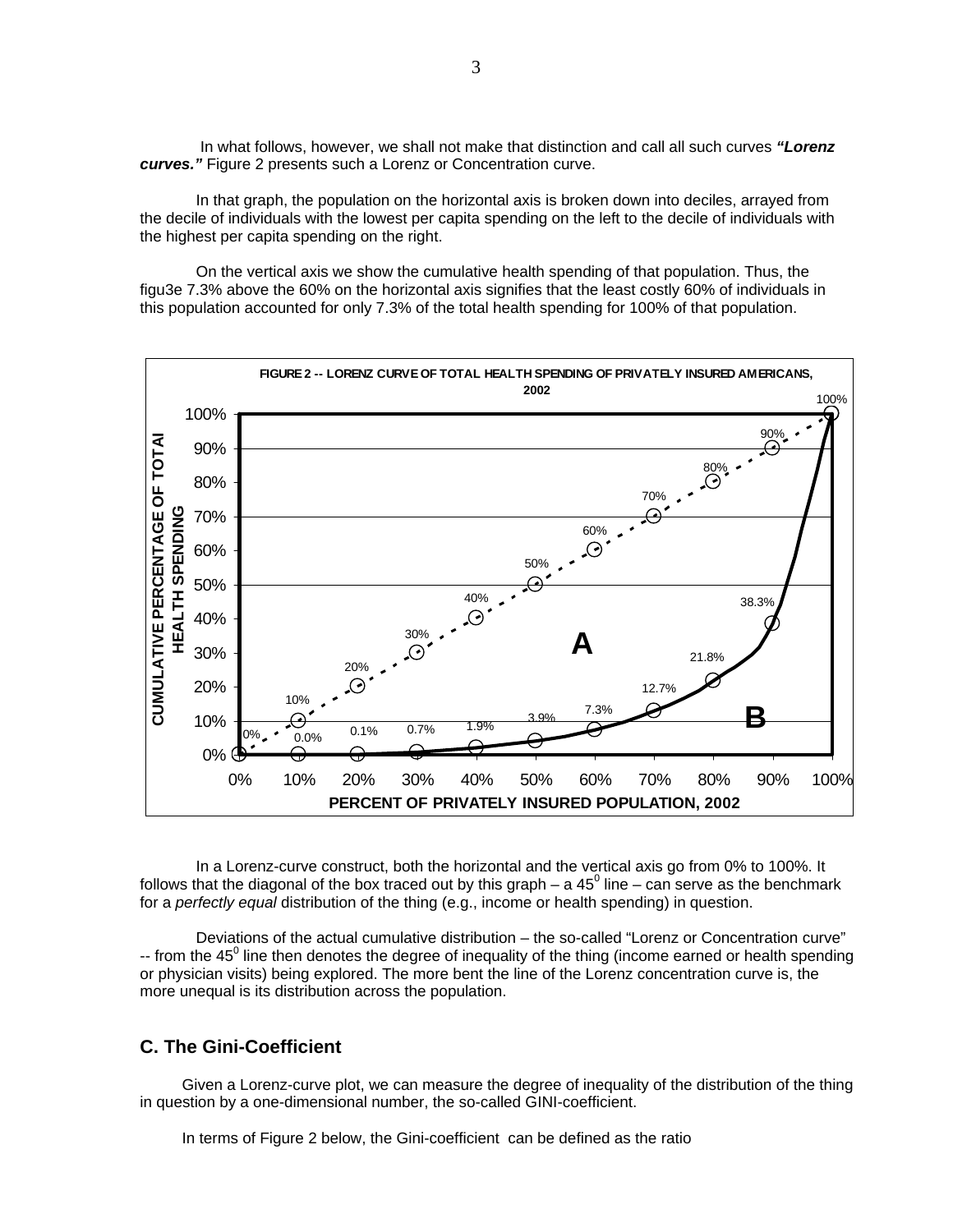#### [1] **GINI-coefficient = Area A / (Area A + Area B)**

The higher the GINI-coefficient is, the more unequal is the distribution of the thing being distributed across the population in question.

Because 100% is equal to 100/100 = 1, and the two axes in the Lorenz curve goes from 0% to 100%, the area of the entire box must be 1. It follows that Area A + Area B must equal ½.. The Ginicoefficient therefore can be written also as

#### [2] **Gini-coefficient = (Area A)/(1/2)**

 **= 2×(Area A)** 

It is the metric you see when Gini coefficients are shown.

By construction, the Gini coefficient ranges from 0 to 1, with 0 signifying *perfect equality* (the Lorenz curve coincides with the diagonal in Figure 2) and 1 perfect inequality. If the Gini coefficient for some variable (e.g., income) in a country has increased over time, it means that the distribution of that variable among the population has become more unequal. Similarly, if the Gini coefficient four, say, income, in country A is larger than that for country B, country A has a more unequal income distribution.

## **D. The Kakwani Progressivity Index**

The *Kakwani Index of Progressivity* is widely used to measure the degree of *progressivity* or *regressivity* implicit in the way by which health care in a nation is financed. It is based on the Lorenzcurve construct , as is illustrated in Figure 3.

### **FIGURE 3 – LORENZ CURVES FOR KAKWANI PROGRESSIVITY INDEX**

**Cumulative fraction of pre-premium income and premium payments**



**Cumulative fraction of population, ranked by pre-premium income**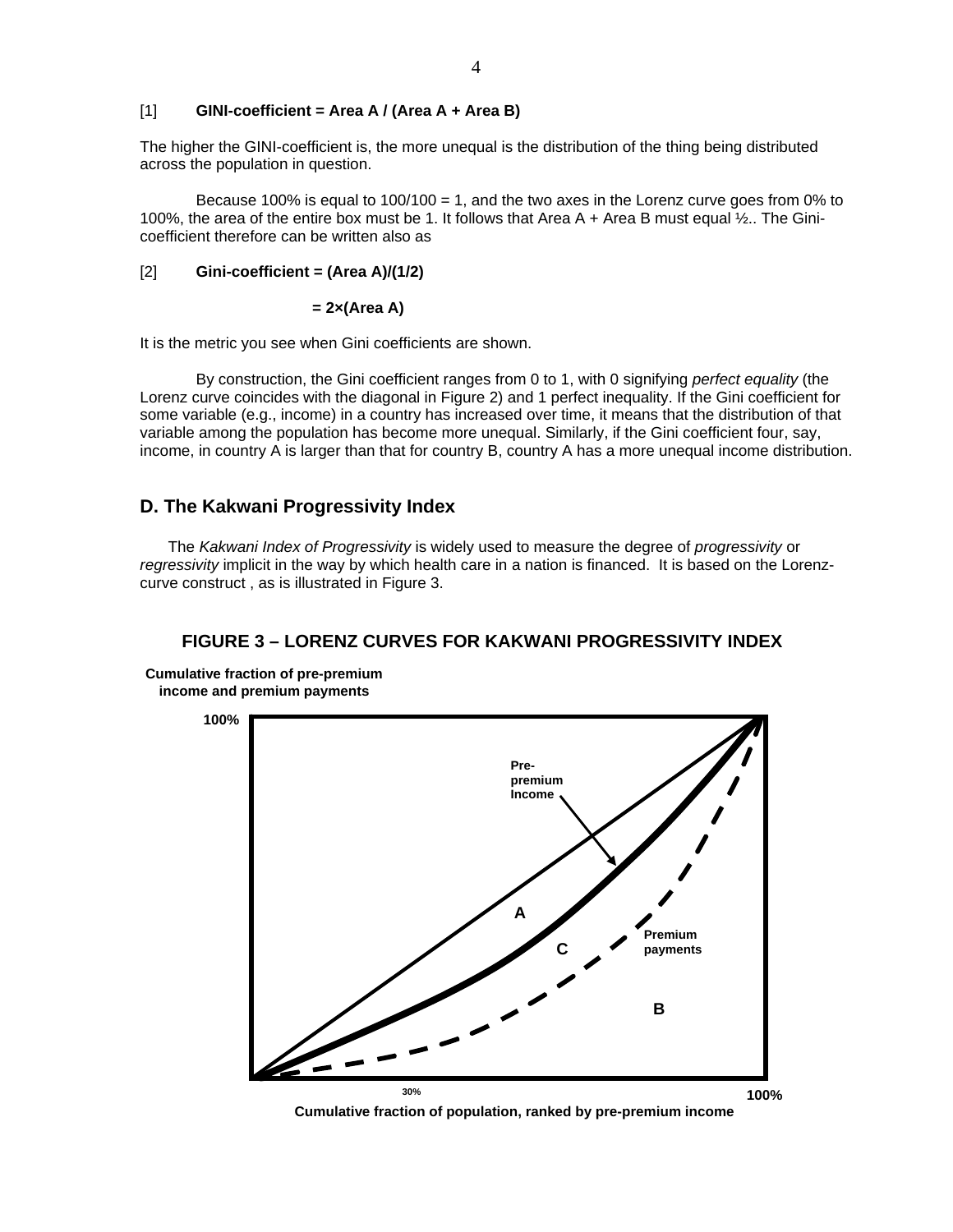In Figure 3, the solid, bent line represents the Lorenz curve for family income prior to the payment of health insurance premiums (or taxes for such premiums). It measures ability to pay and often is abbreviated as APT in the literature, which also seems to refer to that curve as the "Lorenz curve."

 The dashed curve represents the Lorenz curve for premiums paid. It measures contributions to the financial of health care. (Ideally, it should include out of pocket payments for health care.) In the literature, one often finds this curve referred to as the "Concentration curve."

The Kakwani Progressivity Index can be measured as

#### [3] **K = Gini of** *premium* **payment – Gini of** *pre-premium* **income**

or, as it may be described in the literature as

#### [3a] **K = Concentration coefficient of** *premium* **payment – Gini of** *pre-premium* **income**

In terms of Figure 3 above, we would measure it as

$$
[4] \qquad K = (A + C)/(A + B + C) - (A)/(A + B + C)
$$

$$
= C/(A+B+C)
$$

But since  $A + B + C$  must equal  $\frac{1}{2}$ , we can also write the Kakwani Index simply as

#### $K = C/(1/2)$

 **= 2C** 

 To put a sign on C and hence on K, we must inspect which curve lies above the other, i.e., which Gini coefficient is greater, that of pre-premium income or that of premiums paid..

If the dashed premium-payment Concentration Curve lies below the pre-premium income (ATP) Lorenz curve (as is shown in Figure 3), then **K > 0.** The distribution of premiums then is **progressive.** It is so because then, at any cumulative level of pre-premium income, the cumulative fraction of premiums paid is lower than the cumulative fraction of pre-premium income.

On the other hand, if the dashed premium-payment Lorenz curve lies above the pre-premium income Lorenz curve then **K < 0**, and the distribution of premiums is **regressive** in the sense that, at any cumulative pre-premium income level the fraction of cumulative premiums paid is more than the fraction of cumulative pre-premium income received by those families.

Finally, if the two curves coincide, i.e., the distributions of premiums were the same as the distribution of pre-premium income, the Kakwani Index K would be 0. Some people might call that fair.

Table 2 below is taken from Adam Wagstaff and Eddy Van Donorslaer, "Equity in Hatlh Care Finance and Delivery," in A.J. Culyer and J. P. Newhouse eds., Handbook of Health Economics, Vol. 1 (2000), pp. 1803-62. The table presents Kakwani indices separately for each of a set of different sources of financing health care and one index for total payments. The latter is a weighted average of the individual indices, where the weights are the proportions of the contributions each sources makes to total financing.

In the rightmost column of the table called "Total payments", note how much more regressive the total financing of health care in Switzerland  $(K = -0.1402)$  and in the U.S.  $(-0.1303)$  is relative to the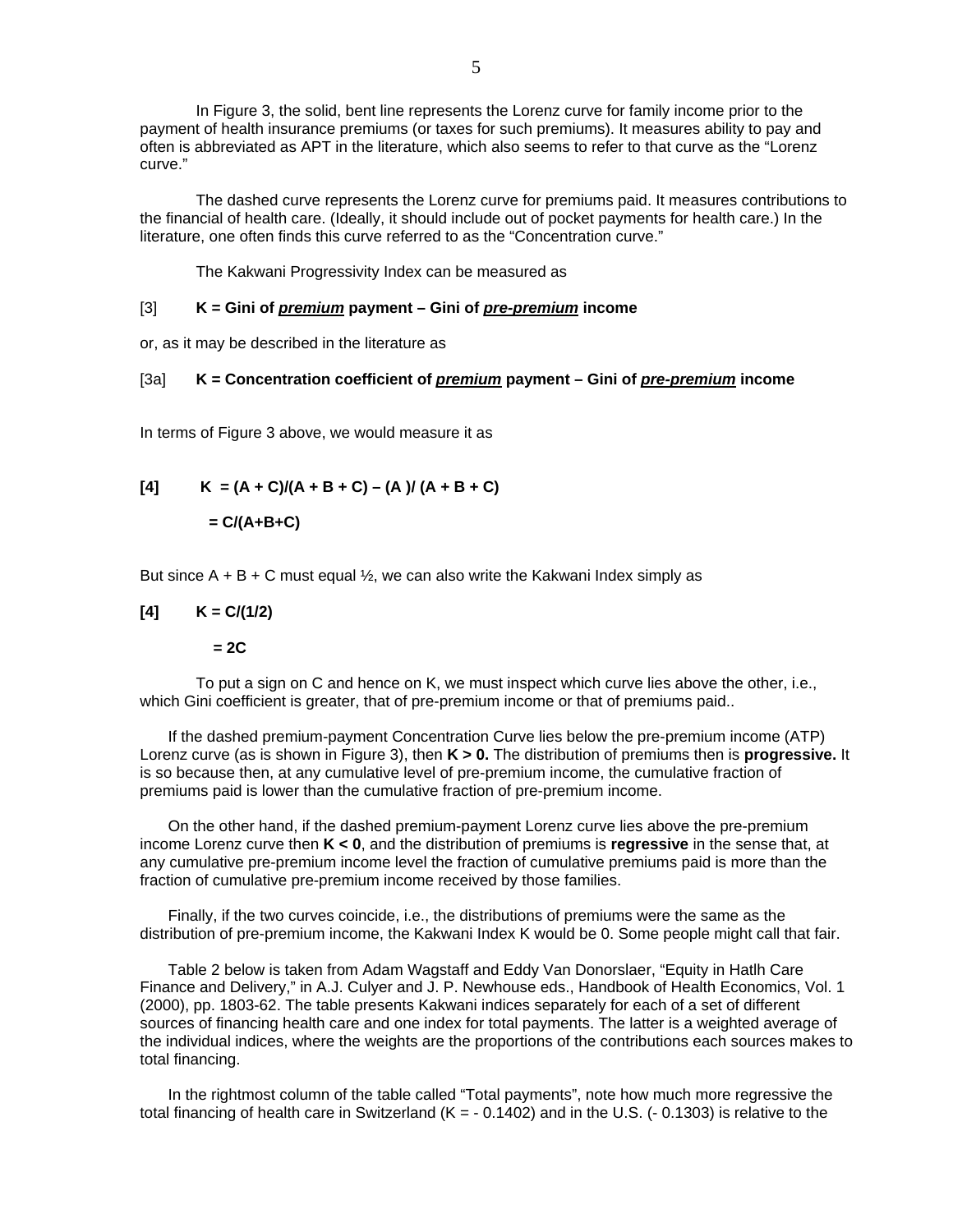other countries in the table. Unfortunately, Canada is not included in the table. Chances are that the Kakwani index for Canada is positive, as it that for the U.K.  $(K = 0.0518)$ .

Note also how regressive private health insurance alone (column headed "Private Insurance") is for Switzerland (K =  $- 0.2548$ ) and the U.S. (K =  $- 0.2374$ ).

Finally, the incidence of out-of-pocket payments (column headed "Direct Payments") is highly regressive everywhere.

| Table 2<br>Progressivity indices – by country and source |                 |                   |                  |                     |                 |                      |                    |                  |                   |  |  |
|----------------------------------------------------------|-----------------|-------------------|------------------|---------------------|-----------------|----------------------|--------------------|------------------|-------------------|--|--|
| Country                                                  | Direct<br>taxes | Indirect<br>taxes | General<br>taxes | Social<br>insurance | Total<br>public | Private<br>insurance | Direct<br>payments | Total<br>private | Total<br>payments |  |  |
| Denmark (1987)                                           | 0.0624          | $-0.1126$         | 0.0372           |                     | 0.0372          | 0.0313               | $-0.2654$          | $-0.2363$        | $-0.0047$         |  |  |
| Finland (1990)                                           | 0.1272          | $-0.0969$         | 0.0555           | 0.0937              | 0.0604          | 0.0000               | $-0.2419$          | $-0.2419$        | 0.0181            |  |  |
| <b>France (1989)</b>                                     |                 |                   |                  | 0.1112              | 0.1112          | $-0.1956$            | $-0.3396$          | $-0.3054$        | 0.0012            |  |  |
| Germany (1989)                                           | 0.2488          | $-0.0922$         | 0.1100           | $-0.0977$           | $-0.0533$       | 0.1219               | $-0.0963$          | $-0.0067$        | $-0.0452$         |  |  |
| Ireland (1987)                                           | 0.2666          | n.a.              | n.a.             | 0.1263              | n.a.            | $-0.0210$            | $-0.1472$          | $-0.0965$        | n.a.              |  |  |
| Italy (1991)                                             | 0.1554          | $-0.1135$         | 0.0343           | 0.1072              | 0.0712          | 0.1705               | $-0.0807$          | $-0.0612$        | 0.0413            |  |  |
| Netherlands (1992)                                       | 0.2003          | $-0.0885$         | 0.0714           | $-0.1286$           | $-0.1003$       | 0.0833               | $-0.0377$          | 0.0434           | $-0.0703$         |  |  |
| Portugal (1990)                                          | 0.2180          | $-0.0347$         | 0.0601           | 0.1845              | 0.0723          | 0.1371               | $-0.2424$          | $-0.2287$        | $-0.0445$         |  |  |
| Spain (1990)                                             | 0.2125          | $-0.1533$         | 0.0486           | 0.0615              | 0.0509          | $-0.0224$            | $-0.1801$          | $-0.1627$        | 0.0004            |  |  |
| Sweden (1990)                                            | 0.0529          | $-0.0827$         | 0.0371           | 0.0100              | 0.0100          |                      | $-0.2402$          | $-0.2402$        | $-0.0158$         |  |  |
| Switzerland (1992)                                       | 0.2055          | $-0.0722$         | 0.1590           | 0.0551              | 0.1389          | $-0.2548$            | $-0.3619$          | $-0.2945$        | $-0.1402$         |  |  |
| United Kingdom (1993)                                    | 0.2843          | $-0.1522$         | 0.0456           | 0.1867              | 0.0792          | 0.0766               | $-0.2229$          | $-0.0919$        | 0.0518            |  |  |
| United States (1987)                                     | 0.2104          | $-0.0674$         | 0.1487           | 0.0181              | 0.1060          | $-0.2374$            | $-0.3874$          | $-0.3168$        | $-0.1303$         |  |  |

You will quite a bit of literature with estimated Kakwani indices for other countries, including those in the developing world.

## **E. Lorenz Curves above the Equality Lines**

In a Lorenz-curve construct, the line tracing out the actual distribution of the thing in question does not always lie **below** the 45 $^0$  line. Figure 4 on the illustrates such a case.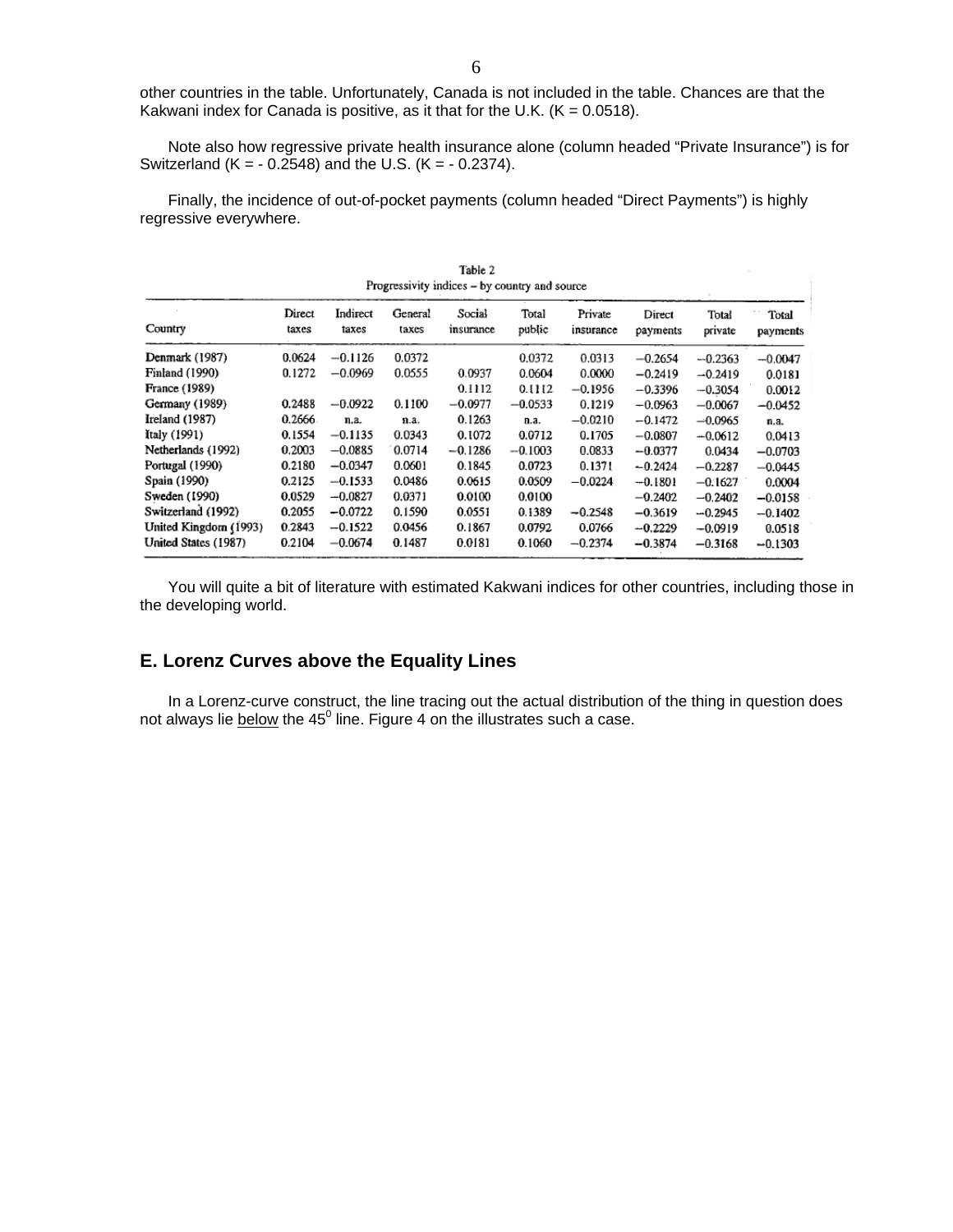

Figure 4 reflects the observed fact that in a **well insured** population (universal, comprehensive health insurance with low cost sharing) the use of healthcare tends to fall with income, because higherincome people tend to be healthier on average than lower income people and need (and use) less health care (if the cost of care is paid by a third party).

Thus, if we depict on the horizontal axis of the graph deciles of such a population, in ascending order of the **average per capita (or family) income** for the deciles, and on the vertical axis the **cumulative percentage of all** *physician visits* **or hospital admissions** for this population, then we would be likely to get a Lorenz-curve construct that might look like Figure 4.

Here the GINI-coefficient would be calculated, as before, as the ratio

#### [4] **GINI-coefficient = Area A / (Area A + Area B)**

Once again, because Area A + Area B =  $\frac{1}{2}$ , we can also say that

#### [4a] **GINI-coefficient = 2xArea A**

In a paper by Eddy van Doorslaer *et al.* entitled "Equity in the delivery of health care in Europe and the U.S." (Journal of Health Economics, vol. 19, 2000:553-83), this general idea is sketched out in their Figure 1, p. 556. The authors find that in all 10 countries being compared, lower income groups are more intensive users of health care than higher income groups.

On its face, this finding might appear more inequitable, and some Libertarians would, indeed find it so (see further on). But the authors then compare the Lorenz (alias Concentration) curve for the actual use of health care by different income deciles with a Lorenz curve that represents their estimated "need" for health care by different income deciles, as is done in Figure 5 and them compare it with the Lorenz curve for actual use of health care. Figure 5 illustrates how such a comparison looks.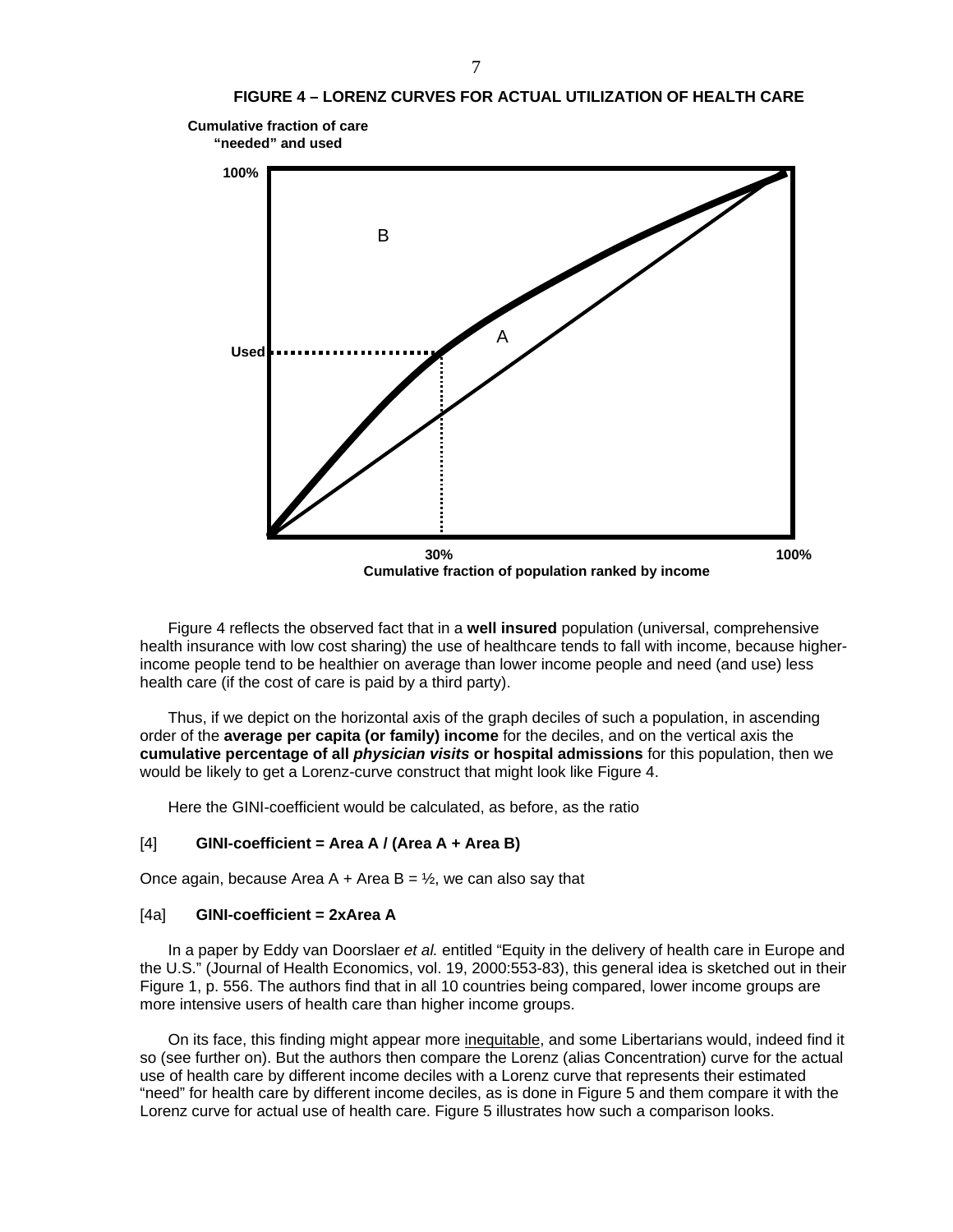

When the Lorenz curve for "need" is found to lie above the Lorenz curve for actual use, it indicates that, say, that families in the bottom 30% of the income distribution under **underserved**, relative to their "need" for health care and relative to higher income groups. Figure 5 illustrates that case. In this case, the degree of inequity "relative to need and other income groups" can be calculated as the difference

#### [5] **Index of inequity = Gini coeffient of need - Gini coeffient of use**

$$
= (A + C)/(A + B + C) - A/(A + B + C)
$$

We know by now that, because  $(A + B + C) = \frac{1}{2}$ , this reduces to

#### **= 2C**

If C is positive, it means that there is inequity in favor of the higher income groups. if C is negative, that is, if the Lorenz curve for the "need" for health care lies below the Lorenz curve for actual use of health care one would reach the conclusion that relative to need and the rest of the population, the lowerincome groups are **overserved**, which might be judged inequitable as well.

Van Doorslaer et al., by the way, conclude from their study that, after standardization for "need" as shown above, "there is little or no evidence of significant inequity in the delivery of health care overall, though in half of the countries, significant pro-rich inequity emerges for physician contacts." A particularly interesting finding for the much maligned U.S. health system is that

"… for a given need, the U.S. higher income groups do not seem to receive a higher *volume* of care than the worse-off, but they do *spend* more on health care. Whether this higher spending can be regarded as inequitable, given our definition, depends largely on whether it also translates into better treatment (Italics added; p. 570, and Table 8 p. 571).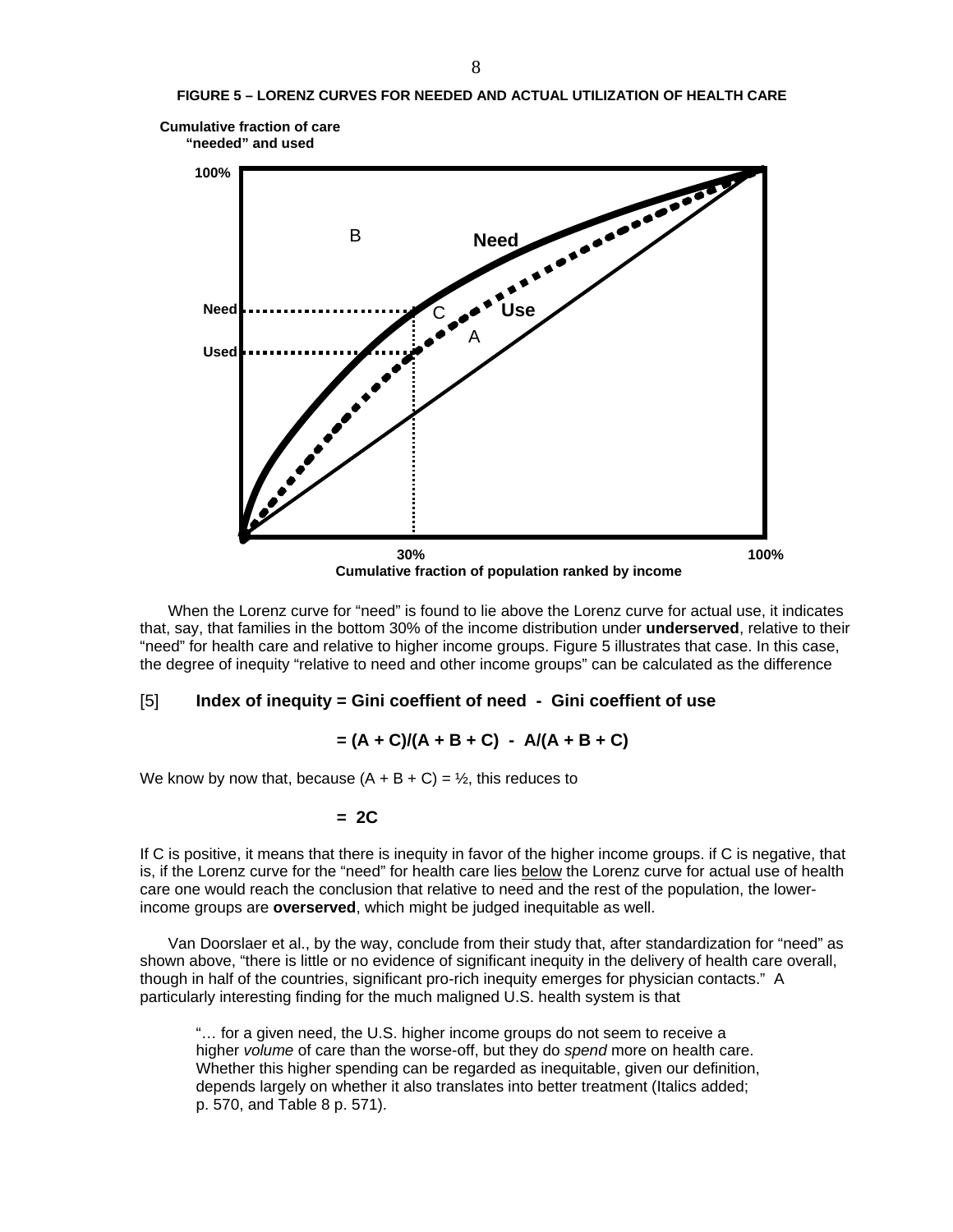To be sure, the analytic construct they use is highly aggregated and probably cannot pick up the known fact that those of the roughly 45 million found to be without health insurance in the U.S. at any time who do get sick (which is only a minority of the uninsured) are known to receive, on average, much less health care than that received by similarly situated but well insured Americans.The graph below, taken from a study by Hadley et al. (as shown in the citation), shows that in a large nationwide sample of U.S. families, health spending by or on uninsured Americans in 2008 was only about 43% of spending for insured Americans with similar demographic characteristics. One could interpret it as the result of rationing health care by price and ability to pay.



Could we conclude from the graph that uninsured Americans are **underserved**? One's answer depends on one's social ethic.

Libertarians probably would answer "No," on the grounds that the uninsured got all of the health care they were willing to pay for, and then some, if they received care on a charitable basis or simply did not pay the providers of health care *ex post*, leaving the providers to absorb the loss or to shift the cost of that care to other paying customers.

Rawlsians might argue that willingness to pay is constrained by ability to pay, that there are clinical norms of what "adequate and timely health care is" and social norms on who should have access to it, and that against those norms the uninsured were **underserved**.

We may note in passing that, according to the *Institute of Medicine* of the *National Academy of*  Sciences, some [1](#page-8-0)8,000 Americans die each year prematurely as a result of being uninsured.<sup>1</sup>

## **E. A Libertarian View on Inequities in Health Care**

 $\overline{a}$ 

It may seem natural among students at North-Eastern universities to regard situations such as that illustrated in Figure 5 "inequitable," because low-income families appear "underserved" by the health system relative to richer families. That is only a particular ethical perspective which cannot claim roots in some natural law.

<span id="page-8-0"></span><sup>&</sup>lt;sup>1</sup> In this regard, see Institute of Medicine, *Hidden Costs, Value Lost: Uninsurance in America*, The National Academy Press, 2003: Figure ES1.